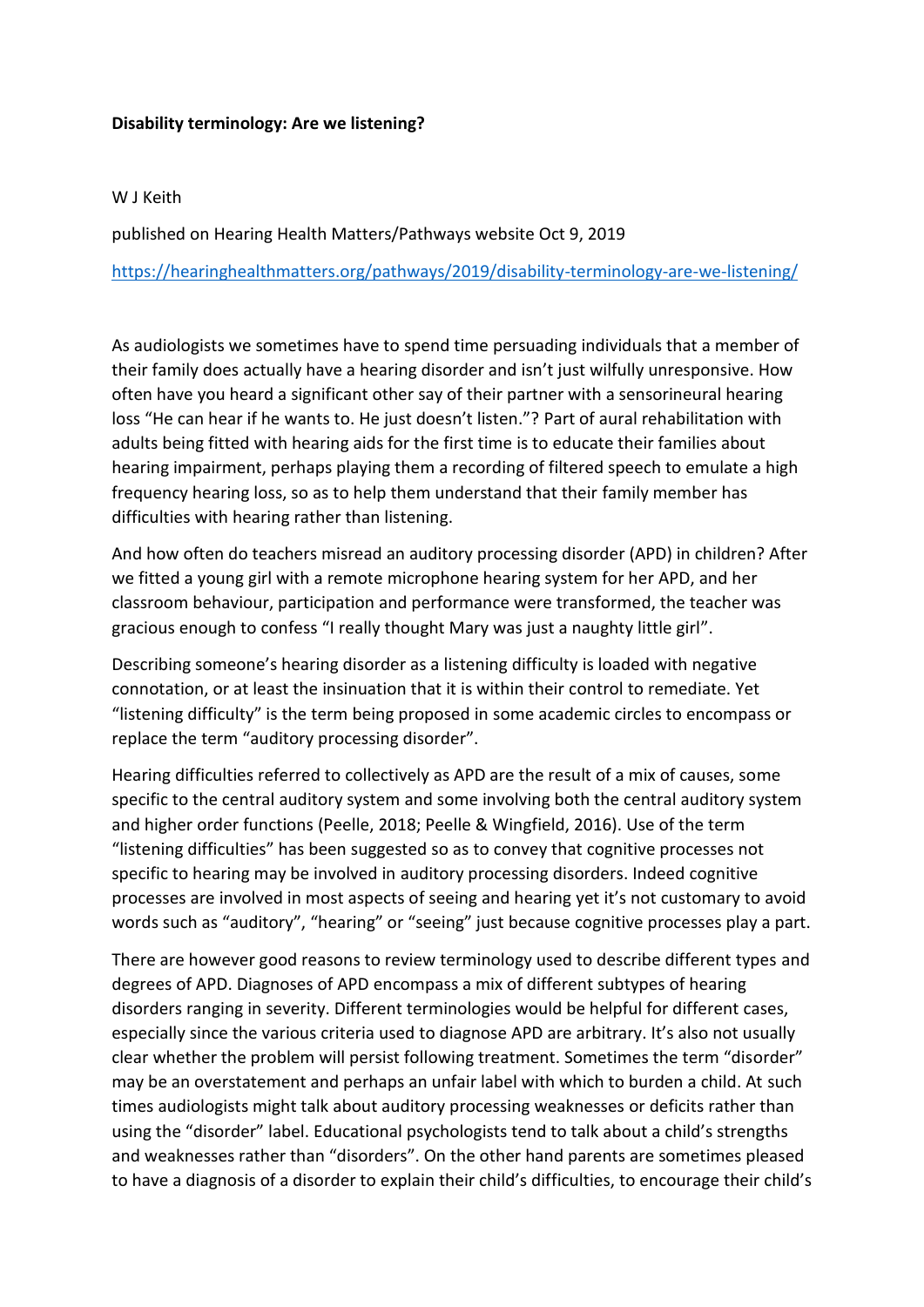school to provide special educational assistance, or to qualify for funding for hearing assistive technology.

More delineation of sub-types of APD (e.g., spatial processing disorder, amblyaudia) is needed but this can only occur as research uncovers better understanding of processes that may be affected in APD. For example measures and terminology to describe various types of temporal distortions in APD would be useful. One type of temporal distortion might be atypical temporal jitter which has been demonstrated in mice with central auditory deficits (Kopp-Scheinpflug & Tempel, 2015) and might be analogous to the inconsistent neural responses to speech measured in children with dyslexia by Hornickel et al (2012). If suitable measures can be devised, another "temporal" sub-type of auditory processing disorder might be the fascinating temporal processing deficit in speaking rate perception recently reported by Gabay et al (2019).

We also need to be able to classify degree of disability in APD. While there are descriptors for severity of conductive and sensorineural hearing loss, there are none for APD. One of our research projects at the University of Auckland is to find measures to describe degree of functional disability in individuals with APD using questionnaires, performance on functional measures, and/or z scores derived from the diagnostic test battery.

Wilson (2018; 2019) addresses questions of terminology in the area of auditory processing disorders. While his inclusion of "listening difficulties" might be challenged by some, Wilson suggests APD could be considered a spectrum disorder, encompassing a range of terms to describe different "levels" and sub-types of APD. Wilson also suggests terminology to distinguish APD *associated* with a comorbid disorder, from APD *co-existing* with a comorbid disorder. This approach is likely to find favour with clinicians in search of more descriptive and flexible terminologies to suit individual cases.

Moore (2018) promotes the term "listening difficulties" and asserts that it is "gaining traction" in place of APD, but does not report any evidence nor consultation process with people with APD in this claimed change process. It would be surprising if groups representing people with APD were accepting of an overarching term that could be taken to imply the absence of a hearing disorder and a lack of listening effort by their members.

In WHO terms APD is an impairment that can cause a disability. It's important that members of disability groups have a say in regard to key or overarching terminologies that affect them. Members of Deaf culture choose to describe themselves as Deaf (capitalised), and some people with autism spectrum disorder choose to describe themselves as Autistic (capitalised). Hard of hearing people have rejected the term "hearing-impaired" and reclaimed the historic term "hard of hearing".

Foisting disability terminologies from the ivory towers of academia is not the consultative approach required in the 177 countries which have ratified the United Nations Convention on the Rights of Persons with Disabilities (UN CRPD). In addition to principles such as autonomy, dignity, inclusion, and full and effective participation (General Principles), Article 29 requires us to promote actively an environment in which persons with disabilities can